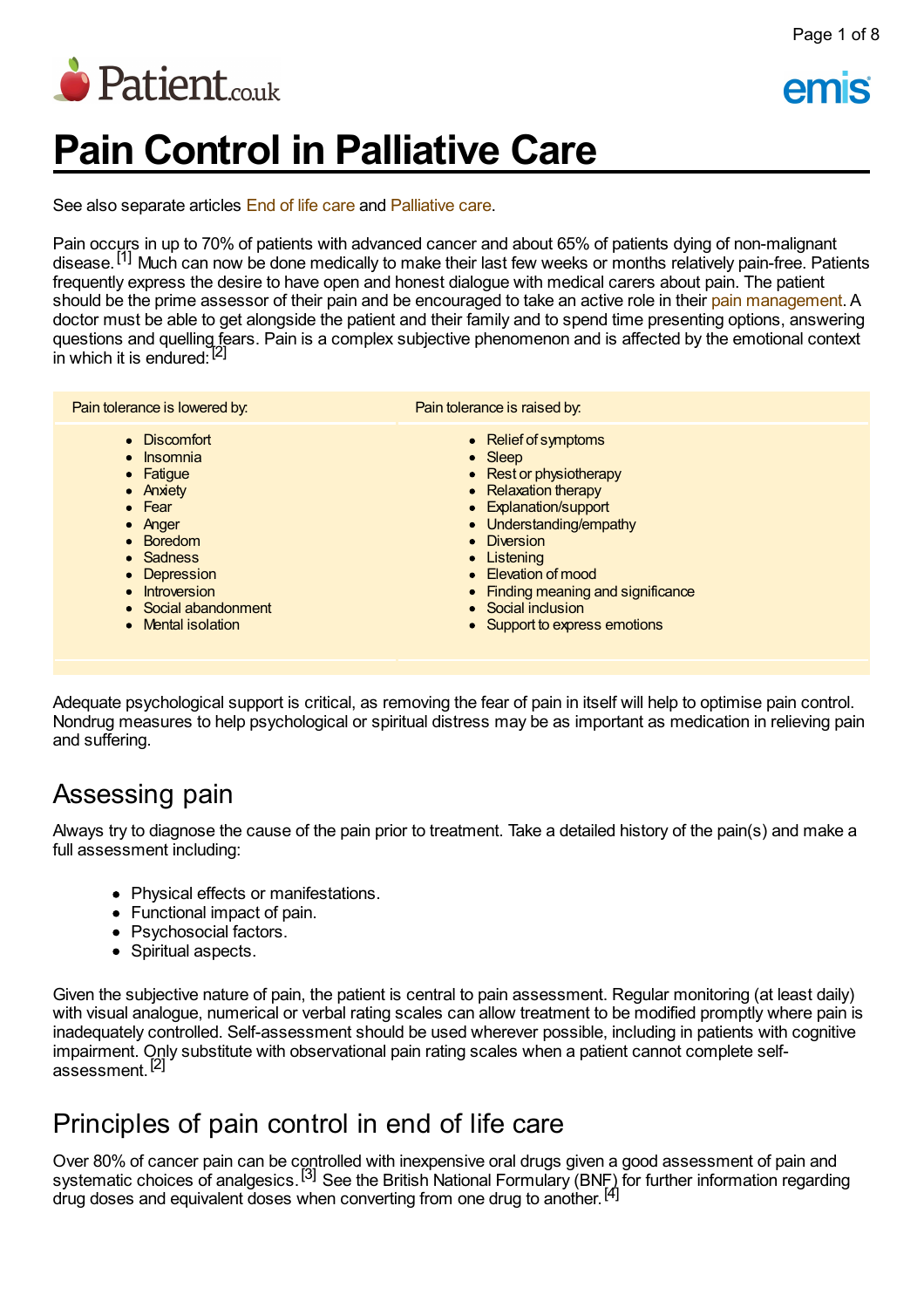- Provide information and instruction about the pain, agree on treatment goals and encourage the patient to take an active role in their pain management.
- Use the World Health Organization (WHO) analgesic ladder to guide systematic pain relief but remember other treatments (surgery, nerve blocks, radiotherapy, etc) and nondrug treatments may also have a role.

| <b>WHO analgesic ladder</b>    |                                                              |  |
|--------------------------------|--------------------------------------------------------------|--|
| Step 1<br>(pain < 3/10)        | Non-opioid +/-adjuvant                                       |  |
| Pain persisting or increasing? |                                                              |  |
| Step 2<br>$(pain 3-6/10)$      | Opioid for mild-to-moderate pain +/-non-opioid +/-adjuvant   |  |
| Pain persisting or increasing? |                                                              |  |
| Step 3<br>(pain > 6/10)        | Opioid for moderate-to-severe pain +/-non-opioid +/-adjuvant |  |
| Objective: freedom from pain   |                                                              |  |

- Base the choice of drug on the severity of pain and not the stage of disease. Commence at an appropriate step dependent on severity of pain (remembering that step 1 non-opioids+/- adjuvants should be applied at any step). All patients with moderate-to-severe cancer pain should receive a trial of opioid analgesia. [2] Step up to strong opioids when step 1 and 2 analgesics have failed for less severe pain. Do not prescribe another analgesic of the same potency if pain relief has failed at a particular step.
- Prescribing should always be adjusted if pain severity alters.
- Adjuvant analgesics may be usefully added at any stage.

| Adjuvant analgesics for cancer pain [3]        |                                                                                                                |  |  |
|------------------------------------------------|----------------------------------------------------------------------------------------------------------------|--|--|
| <b>Drugs</b>                                   | <b>Indications</b>                                                                                             |  |  |
| Non-steroidal anti-inflammatory drugs (NSAIDs) | • Bone pain<br>Soft tissue infiltration<br>Hepatomegaly                                                        |  |  |
| Corticosteroids                                | • Raised intracranial pressure<br>• Soft tissue infiltration<br>Nerve compression<br>Hepatomegaly<br>$\bullet$ |  |  |
| Antidepressants and anticonvulsants            | • Nerve compression or infiltration<br>Paraneoplastic neuropathies                                             |  |  |
| <b>Bisphosphonates</b>                         | • Bone pain                                                                                                    |  |  |
| Ketamine (specialist use only)                 | • Refractory pain<br>Neuropathic pain<br>Ischaemic limb pain                                                   |  |  |

Where pain is continuous, analgesia needs to be prescribed on a regular not 'as required' basis and patients should be educated that taking medication regularly will gain best results. Explain that pain is easier to prevent than it is to relieve and drugs should be prescribed on a prophylactic basis with no other consideration than maintaining quality of life.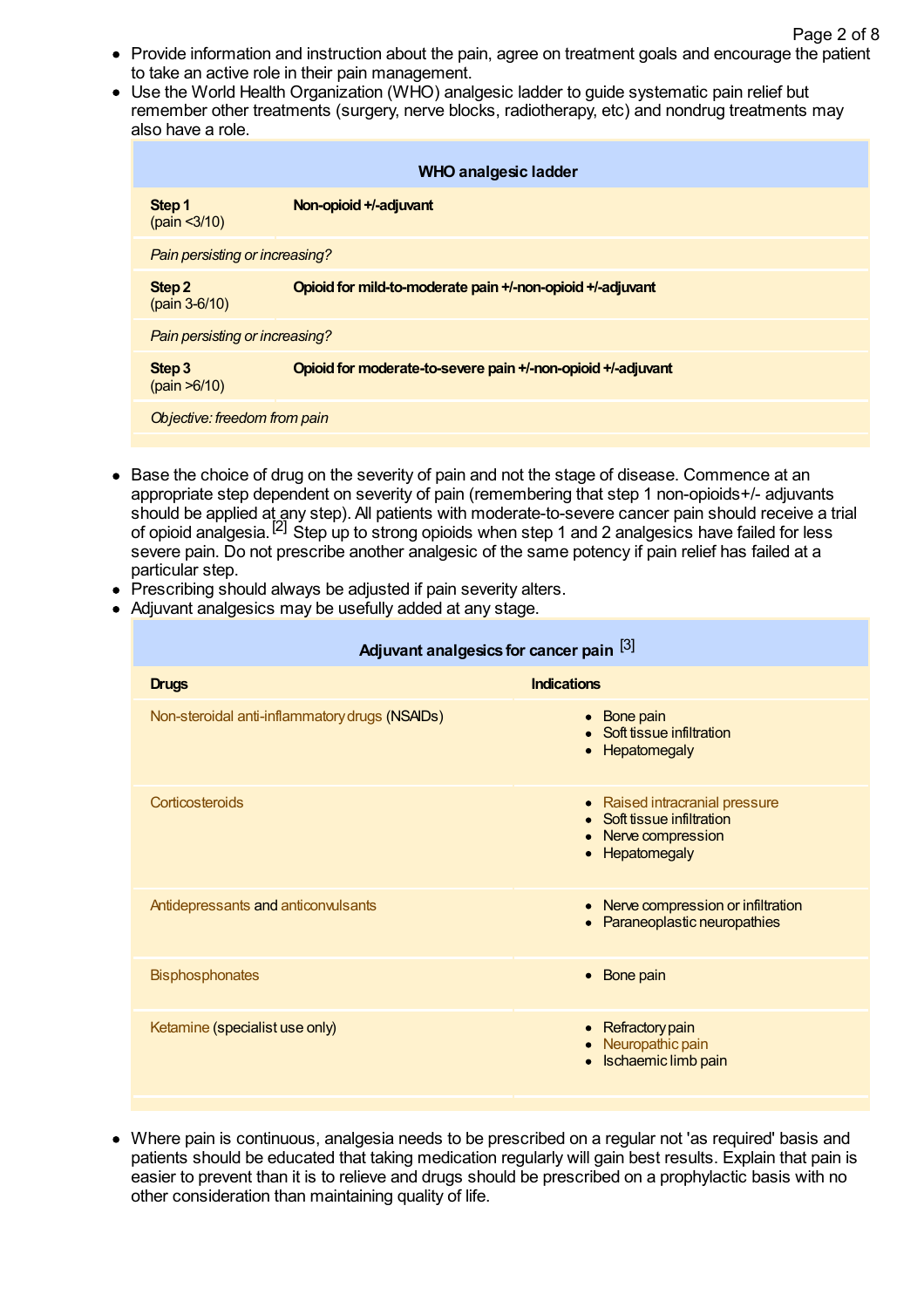- Prescribe also for breakthrough or incident pain that occurs with everyday activities such as walking. Explain that additional medication should be taken before undertaking a potentially pain-provoking activity. The aim is to keep the patient pain-free both when sitting at home and also when undertaking normal daily activities.
- $\bullet$  Keep the treatment as simple as possible. Aim to use the minimum number of drugs in the most acceptable form and dose intervals possible. Provide written guidance for the patient and family to reinforce the drug regimen.
- Regular review is essential to ensure that treatment goals are being met and side-effects avoided.
- Use anticipatory prescribing to avoid delay in response to a symptom which may predictably occur due to disease progression. Ensure adequate prn medications. Availability of equipment and drugs needs to be assured, particularly out-of-hours, so always anticipate changes with patients, district nursing teams, community pharmacists, etc. to avoid delays and unnecessary suffering. Some PCTs have instituted a 'just in case box' containing drugs which might be needed, including injectable pain relief, anti-emetics and sedatives.

Nerve blocks or regional anaesthesia, eg epidural or intrathecal catheters, may be considered when pain is localised to a specific area.<sup>[4]</sup>

### Analgesia

### **Non-opioids**

- Paracetamol is a weak analgesic with very few side effects.
- NSAIDs are particularly useful for bone pain that is often poorly controlled by opioids. Their main side effect is gastrointestinal bleeding and a proton pump inhibitor (standard dose), H<sub>2</sub>-receptor antagonist (double dose) or misoprostol may be co-prescribed to counter this risk.

### **National Institute for Health and Clinical Excellence guidance for use of opioids in palliative care** [5]

- Starting strong opioids:
	- When starting treatment with strong opioids, offer patients with advanced and progressive disease regular oral sustained-release or oral immediate-release morphine (depending on patient preference), with rescue doses of oral immediate-release morphine for breakthrough pain.
	- For patients with no renal or hepatic comorbidities, offer a typical total daily starting dose schedule of 20-30 mg of oral [morphine](http://www.patient.co.uk/search.asp?searchterm=ORAL+FORM+MORPHINE&collections=PPsearch) plus 5 mg oral immediate-release morphine for rescue doses during the titration phase.
	- Adjust the dose until a good balance exists between acceptable pain control and sideeffects. If this balance is not reached after a few dose adjustments, seek specialist advice. Offer patients frequent review, particularly in the titration phase.
	- Seek specialist advice before prescribing strong opioids for patients with moderate-tosevere renal or hepatic impairment.
- First-line maintenance treatment:
	- Do not routinely offer transdermal patch formulations as first-line maintenance treatment to patients in whom oral opioids are suitable.
	- If pain remains inadequately controlled despite optimising first-line maintenance treatment, review analgesic strategy and consider seeking specialist advice.
- First-line treatment if oral opioids are not suitable transdermal patches:
	- Consider initiating transdermal patches with the lowest cost for patients in whom oral opioids are not suitable and analgesic requirements are stable, supported by specialist advice where needed.
	- Use caution when calculating opioid equivalence for transdermal patches:
	- Atransdermal [fentanyl](http://www.patient.co.uk/search.asp?searchterm=FENTANYL&collections=PPsearch) 12 microgram patch equates to approximately 45 mg oral morphine daily.
	- Atransdermal [buprenorphine](http://www.patient.co.uk/search.asp?searchterm=BUPRENORPHINE&collections=PPsearch) 20 microgram patch equates to approximately 30 mg oral morphine daily.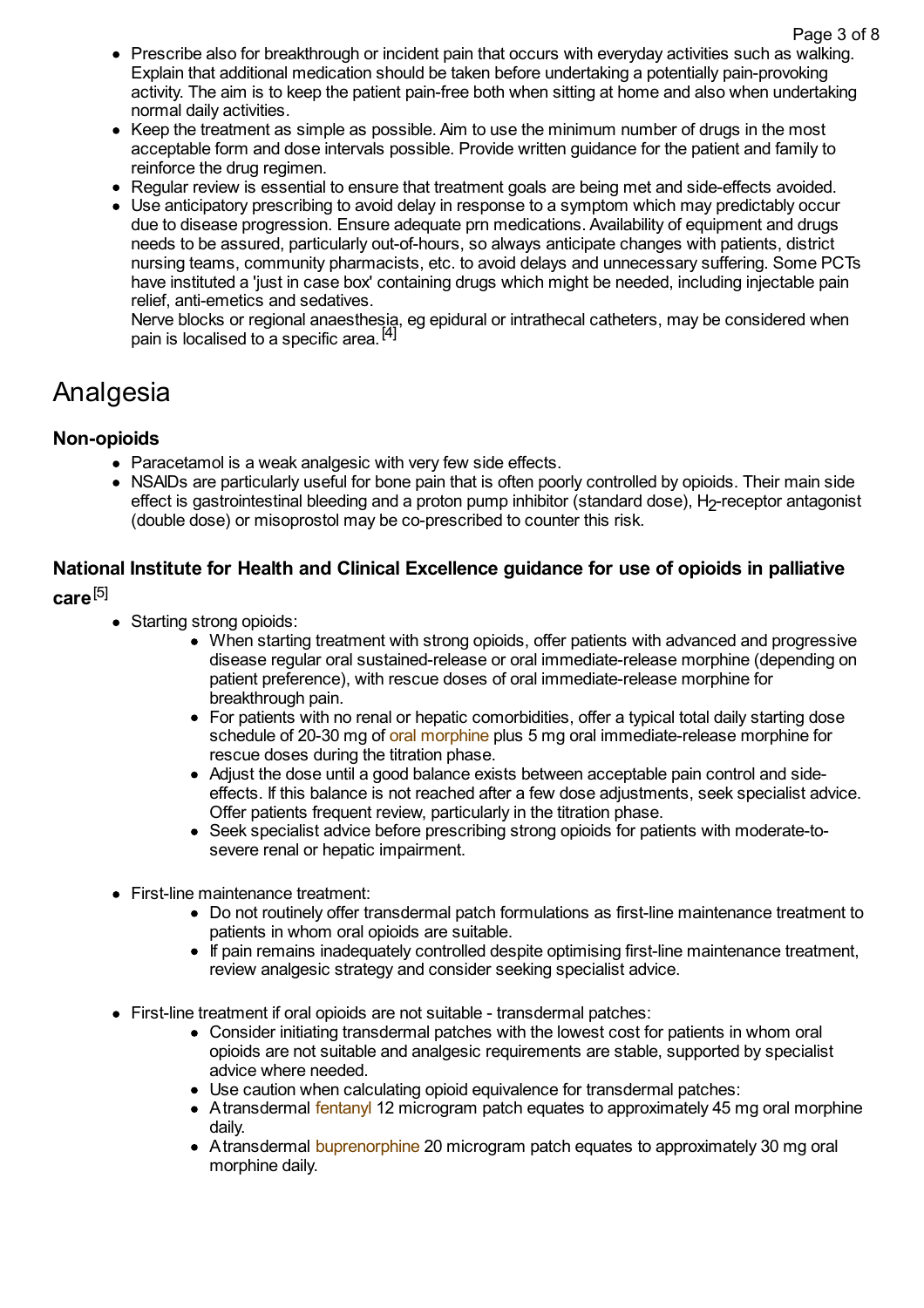- First-line treatment if oral opioids are not suitable subcutaneous delivery:
	- Consider initiating subcutaneous opioids with the lowest acquisition cost for patients in whom oral opioids are not suitable and analgesic requirements are unstable, supported by specialist advice where needed.
- First-line treatment for breakthrough pain in patients who can take oral opioids:
	- Offer oral immediate-release morphine for the first-line rescue medication of breakthrough pain in patients on maintenance oral morphine treatment.
	- Do not offer fast-acting fentanyl as first-line rescue medication.
	- If pain remains inadequately controlled despite optimising treatment, consider seeking specialist advice.

#### **Weak opioids**

These are used when non-opioids are ineffective. These include codeine [phosphate](http://www.patient.co.uk/search.asp?searchterm=CODEINE+PHOSPHATE+PRODUCT&collections=PPsearch) and [dihydrocodeine](http://www.patient.co.uk/search.asp?searchterm=DIHYDROCODEINE&collections=PPsearch) tartrate and are often used in combination with paracetamol.

#### **Strong opioids**

#### **Oral morphine**

This forms the backbone of first-line therapy. Patients and family are commonly concerned at the outset and it needs to be explained that morphine is an effective analgesic, conferring overall benefit and does not imply imminent death. Other common myths and misunderstandings include:

- It is *not* normally addictive. Patients commonly reduce their dose if other measures counter the cause of the pain.
- Respiratory depression is *not* usually a problem. Pain tends to counteract this effect even in those with respiratory disease. Morphine is also used for symptomatic relief of dyspnoea.
- Significant tolerance to morphine does *not* usually develop. Patients are normally maintained for several weeks on a constant dose and this is only increased because of advancing disease.
- Morphine is *not* stupefying. At the correct dose, patients can continue with normal activities. Always warn patients that initial sedation may occur but that it usually settles within 48 hours.

#### Dose titration

- Initially give 4-hourly as normal-release morphine tablets or elixir.
- Allow extra doses of the same size for 'breakthrough pain' as required.
- After 24 hours, total the previous day's intake and divide by 6 to provide 4-hourly doses, thus adjusting the regular dose upwards if needed.
- Aregular 4-hourly starting dose for opioid-naive patients is usually 5-10 mg morphine.
- Patients who have already been using weak opioids should not be considered opioid-naive convert on the basis of relative potencies shown below.

| Oral to oral route conversions [2]         |                                |                                                                                                          |  |
|--------------------------------------------|--------------------------------|----------------------------------------------------------------------------------------------------------|--|
| Converting<br>from:<br>(current<br>opioid) | Converting to:<br>(new opioid) | Divide 24-hour dose of current opioid by figure below to calculate initial 24-hour dose of<br>new opioid |  |
| oral codeine                               | oral morphine                  | Divide by 10                                                                                             |  |
| oral tramadol                              | oral morphine                  | Divide by 5                                                                                              |  |
| oral morphine                              | oral oxycodone                 | Divide by 2                                                                                              |  |
| oral morphine                              | oral<br>hydromorphone          | Divide by 7.5                                                                                            |  |

### Maintenance dose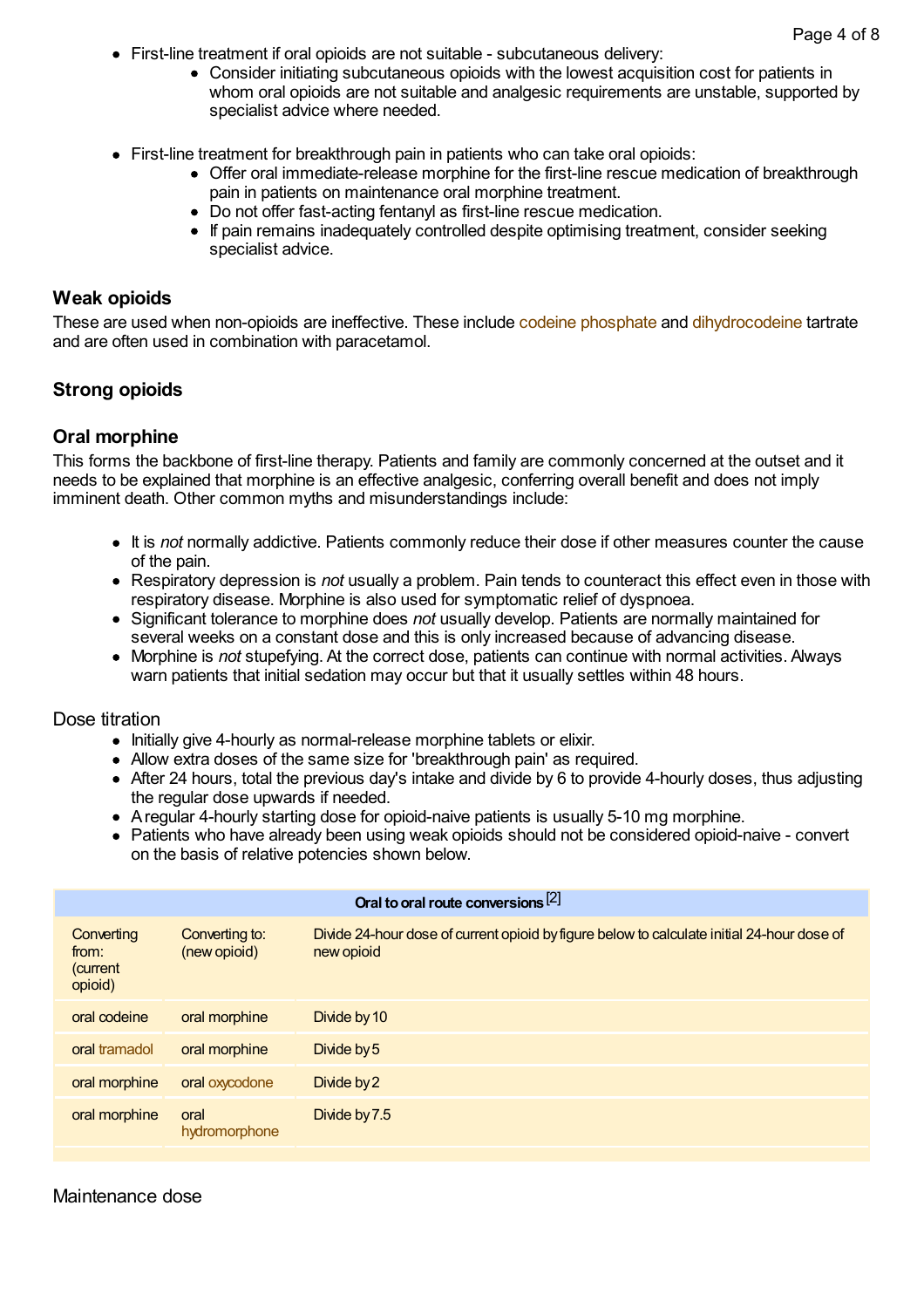- Once pain relief is at a satisfactory and stable level, sustained-release preparations can be substituted to allow od or bd dosing (oral oxycodone or hydromorphone require bd modified-release preparation dosing).
- Any breakthrough pain not associated with unusual activity should be treated with morphine elixir or ordinary tablets at 1/6 total daily dose. Review the daily dose of sustained-release morphine and increase by anything from 30% to 100%. Remember that the aim is preventing pain from occurring rather than relieving it.

### Common side-effects

Use the lowest necessary dose for full analgesic effect to minimise side-effects.

- Sedation usually subsides within a few days.
- Nausea and [vomiting](http://www.patient.co.uk/search.asp?searchterm=NAUSEA+AND+VOMITING&collections=PPsearch) common in opioid-naive patients. Usually settles within a few days but can be prevented by access to an anti-emetic, eg [metoclopramide](http://www.patient.co.uk/search.asp?searchterm=METOCLOPRAMIDE&collections=PPsearch) 10 mg tds or [haloperidol](http://www.patient.co.uk/search.asp?searchterm=HALOPERIDOL&collections=PPsearch) 1.5 mg nocte.
- [Constipation](http://www.patient.co.uk/search.asp?searchterm=CONSTIPATION&collections=PPsearch) very common and [laxatives](http://www.patient.co.uk/search.asp?searchterm=LAXATIVES&collections=PPsearch) should be prescribed prophylactically.
- Dry mouth advise good mouth care: frequent sips of iced drinks, dental floss, saliva replacements or stimulants.
- Pruritus related to histamine release. Try oral antihistamine to control itch.
- Bronchoconstriction again related to histamine release. Use IV/IM antihistamine and bronchodilators and switch to a pharmacologically distinct opioid such as [methadone](http://www.patient.co.uk/search.asp?searchterm=METHADONE&collections=PPsearch).
- Toxicity appears as agitation, hallucinations, confusion, vivid dreams and myoclonic jerks. Worsening renal or hepatic function will alter the metabolism of morphine and may cause accumulation and toxicity.

In patients with poor or worsening kidney function, to prevent or manage opioid toxicity:

- Consider dose reduction and/or increased dose interval.
- Change from a modified-release to an immediate-release oral formulation.
- Consider switching to [alfentanil](http://www.patient.co.uk/search.asp?searchterm=ALFENTANIL&collections=PPsearch), buprenorphine or fentanyl, which are the opioids of choice where eGFR <30ml/minute.
- Ensure frequent monitoring and review.
- Seek specialist advice.

### Parenteral routes

### **Syringe drivers**:

- If vomiting, dysphagia or increasing weakness prevent patients from taking oral morphine then usual practice is to convert to a subcutaneous infusion of opioid via a device such as a syringe driver. Injection site should be changed every 2-3 days.
- [Diamorphine](http://www.patient.co.uk/search.asp?searchterm=DIAMORPHINE&collections=PPsearch) is approximately three times as powerful as oral morphine as an analgesic. Subcutaneous morphine can be used in its place when diamorphine is not available, and is twice the potency of oral morphine. Daily doses for the syringe driver, when moving from tablets to subcutaneous infusion, are simple to calculate.<sup>[6]</sup>

Examples of equivalent doses:

| Daily dose oral morphine (mg) | Daily dose subcut diamorphine (mg) | Daily dose subcut morphine (mg) |
|-------------------------------|------------------------------------|---------------------------------|
| 180                           | 60                                 | 90                              |
| 300                           | 100                                | 150                             |

Many other drugs can be mixed with diamorphine in the syringe driver, to help with nausea and vomiting, restlessness, etc. but check compatibility first. Drug solutions for subcutaneous infusion should be diluted as

#### much as possible to reduce risk of drug incompatibility and irritation at the infusion site.

#### **Transdermal opioids**:

An alternative to both oral morphine and subcutaneous diamorphine in patients with stable pain is transdermal fentanyl or buprenorphine patches. They can be useful in ambulatory patients where the following exist:

- Problems with the oral route.
- Intractable constipation or subacute obstruction.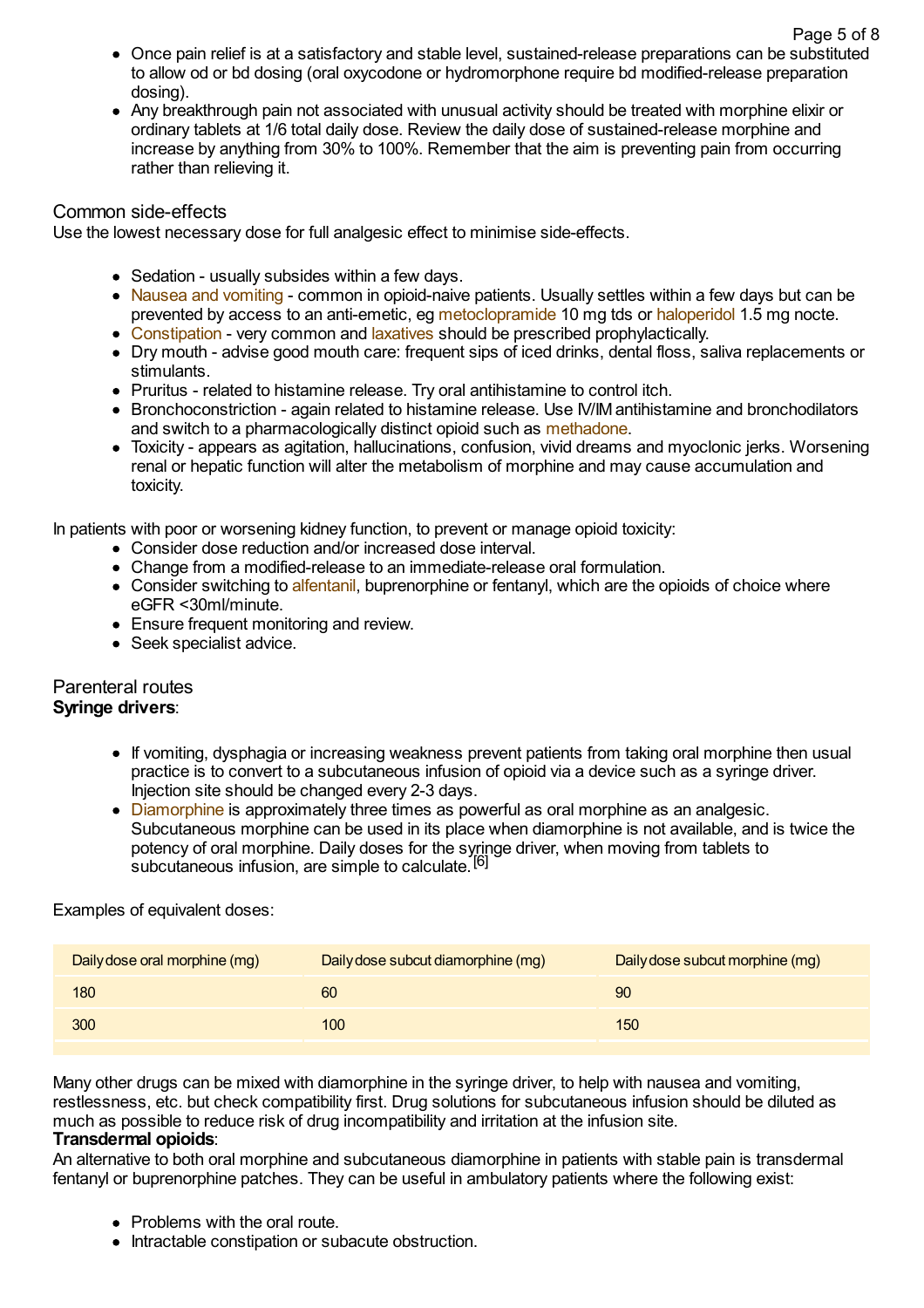• Morphine intolerance.

Fentanyl is a very powerful synthetic opioid (150x potency of oral morphine). It diffuses across the skin to provide a continuous level of analgesia without tablets or needles. It is, however, comparatively expensive.<sup>[7]</sup>

- Patches are worn for 72 hours.
- Time for the drug to take effect or to clear from the body needs to be allowed. Steady state of fentanyl is achieved after 36-48 hours and minimal effective plasma concentration from 3-23 hours (note large individual differences). Analgesic effect should not be evaluated until the patch has been worn for 24 hours.
- When converting from oral morphine to transdermal fentanyl, consult the manufacturer's information, as there is significant variation in conversion ratios between 100:1 to 150:1. If on 4-hourly oral morphine preparations, continue for 12 hours after the first patch is applied or if on 12-hourly oral morphine preparations, take the last dose as the first patch is applied. Modified withdrawal symptoms may occur, so ensure immediate-release oral morphine doses are available during titration.
- Only use with patients whose pain is stable, because of the long time needed to titrate the dose upwards.
- If effective analgesia lasts less than 3 days, increase the patch strength rather than the frequency of patch changes.
- After removing a patch, elimination plasma half-life is almost 24 hours so care should be taken not to overdose.<sup>[8]</sup>

Buprenorphine patches are available as 4- and 7-day patches. Seek specialist palliative care advice if converting from oral morphine to transdermal buprenorphine. Time to reach steady-state plasma concentration is slower and there is a half-life of approximately 30 hours, so that elimination may also take some time after patches are stopped. Its role in the palliative care formulary remains to be clarified but expert consensus supports its efficacy as well as good safety and tolerability profile.<sup>[9]</sup>

## Common problems

About 10% of patients at the end of life have 'difficult pain'. <sup>[1]</sup> Pain that is difficult to control is often:

- Poorly responsive to opioids.
- Episodic and breaks through despite background opioid analgesia.
- Caused or aggravated by non-physical factors.

Doctors find the care of patients with resistant pain at the end of life particularly stressful. Where pain control proves difficult, seek help. Possible sources of advice <sup>[10]</sup> include:

- Specialist palliative care teams (hospital- or hospice-based).
- Macmillan teams.
- GPs with special interest in palliative care.

Do not forget non-pharmacological interventions for analgesia - colleagues in oncology, pain relief and orthopaedics may be able to assist with difficult-to-control pain, particularly where there is significant locally advanced disease, neuropathic pain or marked movement-related pain.

### **Morphine intolerance**

Factors affecting the ability to tolerate opioids include:

- Responsiveness of the pain to opioids.
- Previous exposure to opioids.
- Rate of dose titration
- Additional medication.
- Concomitant disease.
- Genetic factors.
- Renal and hepatic function.

Strategies for improving tolerance include the following: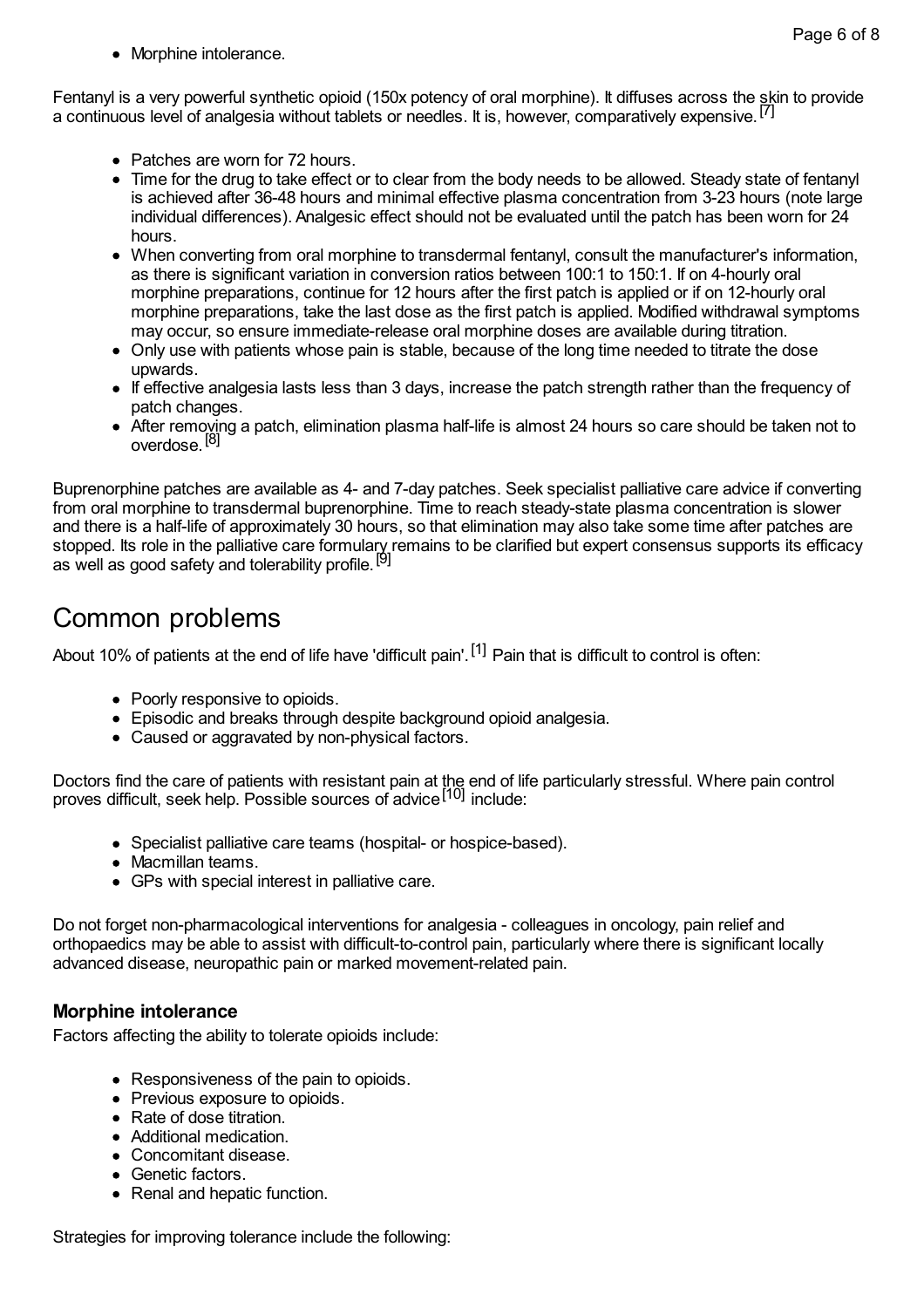- Start with a low initial dose of opioid and titrate slowly upwards. Avoid inducing tolerance or toxicity unnecessarily.
- Use short-acting preparations until dose is stabilised.
- Pain may appear to be morphine-resistant if underdosing (insufficient dose, not taken by the clock, taken prn).
- Consider if agitated confusion is due to opioid toxicity rather than uncontrolled pain before giving further opioids.
- Consider switching to an alternative strong opioid. Alternatives include hydromorphone, methadone and oxycodone. [11] Consult local guidelines and seek advice from palliative care teams. Methadone in particular is difficult to use safely due to a long and variable elimination half-life and should be initiated by specialists.
- Manage side-effects with additional medication.
- Consider changing the route of administration eg where gastrointestinal absorption is poor, consider switching to skin patches.
- Consider other causes of pain.

### **Neuropathic pain**

See also separate article Neuropathic pain and its [management.](http://www.patient.co.uk/doctor/neuropathic-pain-and-its-management)

- Described as aching, burning, shooting or stabbing in quality. May be associated with abnormal sensation and allodynia (normal touch felt as painful).
- Caused by nerve damage due to tumour invasion or compression as well as surgery, [chemotherapy](http://www.patient.co.uk/search.asp?searchterm=CHEMOTHERAPY+FOR+CANCER&collections=PPsearch) and radiotherapy.
- Often poorly responsive to opioids.
- Try an adjuvant analgesic: tricyclic antidepressants (eg [amitriptyline](http://www.patient.co.uk/search.asp?searchterm=AMITRIPTYLINE&collections=PPsearch) 10-75 mg nocte) and anticonvulsants (eg [carbamazepine](http://www.patient.co.uk/search.asp?searchterm=CARBAMAZEPINE&collections=PPsearch) 100-200 mg nocte, [gabapentin](http://www.patient.co.uk/search.asp?searchterm=GABAPENTIN&collections=PPsearch) 100 mg nocte titrating up to 600 mg tds) are commonly used.
- Little evidence for combining adjuvants. Often a second is added if the first has been titrated to an upper limit and pain has only partially responded. Adding a second usually means reducing the dose of the first.
- Other options include:
	- Psychological techniques, eg cognitive [behavioural](http://www.patient.co.uk/search.asp?searchterm=BEHAVIOURAL+AND+COGNITIVE+THERAPIES&collections=PPsearch) therapy, simple relaxation, [hypnosis](http://www.patient.co.uk/search.asp?searchterm=HYPNOSIS&collections=PPsearch).
	- [Capsaicin](http://www.patient.co.uk/search.asp?searchterm=CAPSAICIN&collections=PPsearch) cream.
	- Local nerve blocks and [epidurals.](http://www.patient.co.uk/search.asp?searchterm=EPIDURAL+ANAESTHESIA&collections=PPsearch)
	- [Acupuncture.](http://www.patient.co.uk/search.asp?searchterm=ACUPUNCTURE&collections=PPsearch)
	- [Transcutaneous](http://www.patient.co.uk/search.asp?searchterm=TRANS+ELECTRICAL+NERVE+STIMULATION&collections=PPsearch) electrical nerve stimulation (TENS).

### **Episodic pain**

Bony pain due to metastases in the spine, pelvis or femora, exacerbated by walking or weight-bearing can be particularly problematic.

- Opioids plus NSAIDs are the mainstay, but doses sufficient to control pain on movement cause sedation when the patient is at rest.
- Advise prn doses of normal-release opioid in anticipation of movement.
- Other options:
	- Radiotherapy.
	- Surgical stabilisation of pathological fractures, eg vertebroplasty (for malignant vertebral collapse) or percutaneous [cementoplasty.](http://www.patient.co.uk/search.asp?searchterm=VERTEBRAL+COLLAPSE&collections=PPsearch)
	- Bisphosphonates.
	- Epidurals.
	- Appropriate appliances and aids.

### **'Total pain'**

Pain can be a physical expression of compound psychological/spiritual and social distress and requires an holistic approach.<sup>[10]</sup> Consider:

- [Counselling](http://www.patient.co.uk/search.asp?searchterm=COUNSELLING&collections=PPsearch).
- Access to spiritual advisors.
- Antidepressants or anxiolytics.
- [Complementary](http://www.patient.co.uk/search.asp?searchterm=COMPLEMENTARY+THERAPIES&collections=PPsearch) therapies.